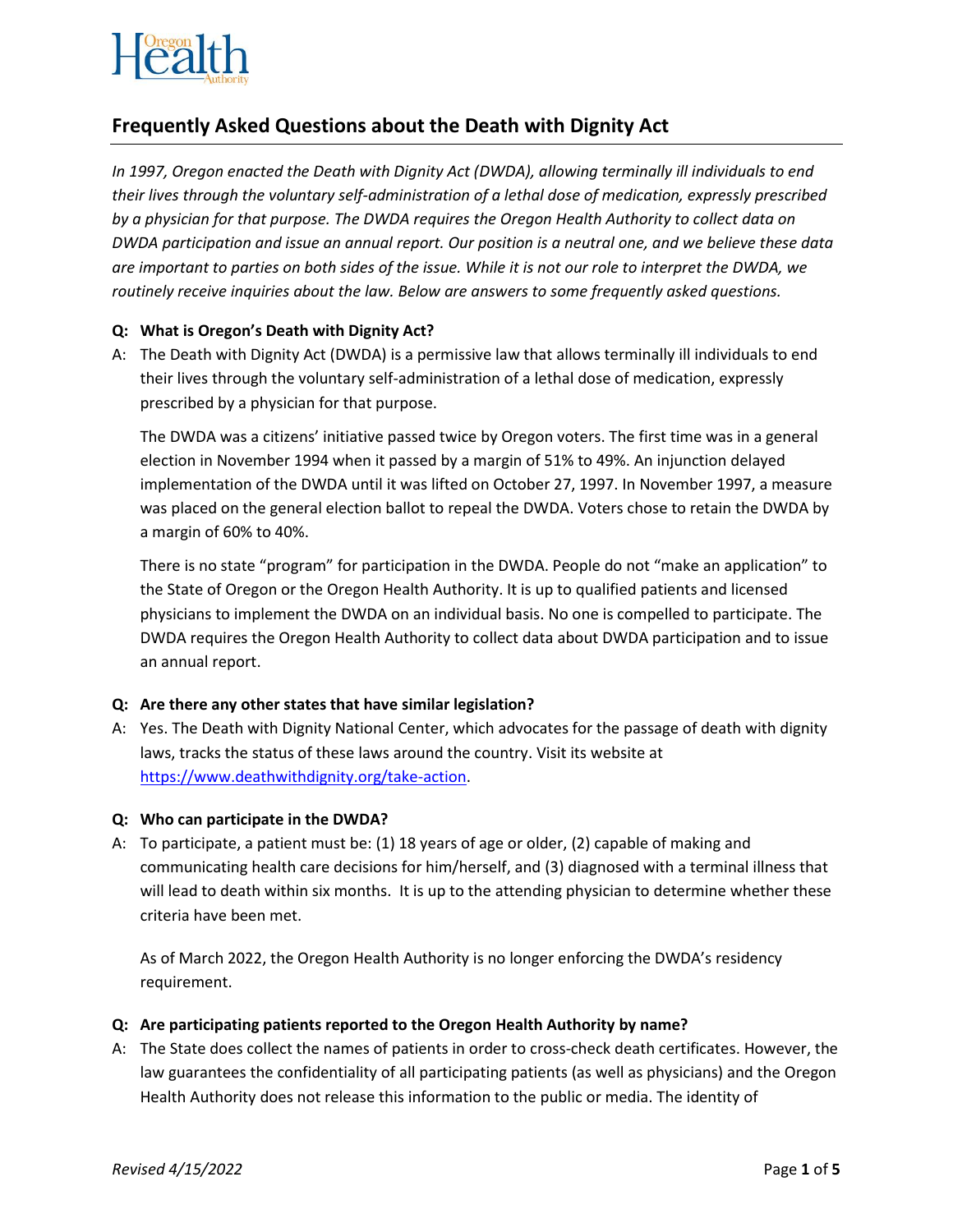

participating physicians is coded, but the identity of individual patients is not recorded in any manner. Approximately one year from the publication of the annual report, all source documentation is destroyed.

# **Q: Who can write a prescription for a patient under the DWDA?**

A: Patients who meet certain criteria can request a prescription for lethal medication from a licensed Oregon physician. The physician must be a Doctor of Medicine (M.D.) or Doctor of Osteopathy (D.O.) licensed to practice medicine by the Oregon Medical Board. The physician must also be willing to participate in the DWDA. Physicians are not required to provide prescriptions to patients, and participation is voluntary. Additionally, some health care systems (for example, a Catholic hospital or the Veteran's Administration) have prohibitions against participating in the DWDA.

# **Q: If a patient's doctor does not participate in the DWDA, how can the patient get a prescription?**

A: The patient must find another M.D. or D.O. licensed to practice medicine in Oregon who is willing to participate. The Oregon Health Authority does not recommend doctors, nor do we provide the names of participating physicians or patients due to the need to protect confidentiality.

# **Q: How does a patient get a prescription from a participating physician?**

- A: The patient must meet specific criteria to be able to participate in the DWDA. Then, the following steps must be fulfilled:
	- 1) The patient must make two oral requests to the attending physician, separated by at least 15 days. Patients with 15 days or less to live are exempt from this waiting period.
	- 2) The patient must provide a written request to the attending physician, signed in the presence of two witnesses, at least one of whom is not related to the patient.
	- 3) The attending physician and a consulting physician must confirm the patient's diagnosis and prognosis.
	- 4) The attending physician and a consulting physician must determine whether the patient is capable of making and communicating health care decisions for him/herself.
	- 5) If either physician believes the patient's judgment is impaired by a psychiatric or psychological disorder (such as depression), the patient must be referred for a psychological examination.
	- 6) The attending physician must inform the patient of feasible alternatives to the DWDA including comfort care, hospice care, and pain control.
	- 7) The attending physician must request, but may not require, the patient to notify their next-ofkin of the prescription request.

A patient can rescind a request at any time and in any manner. The attending physician will also offer the patient an opportunity to rescind his/her request at the end of the waiting period following the initial request to participate.

Physicians must report all prescriptions for lethal medications to the Oregon Health Authority, Center for Health Statistics. Pharmacists must also be informed of the prescribed medication's ultimate use.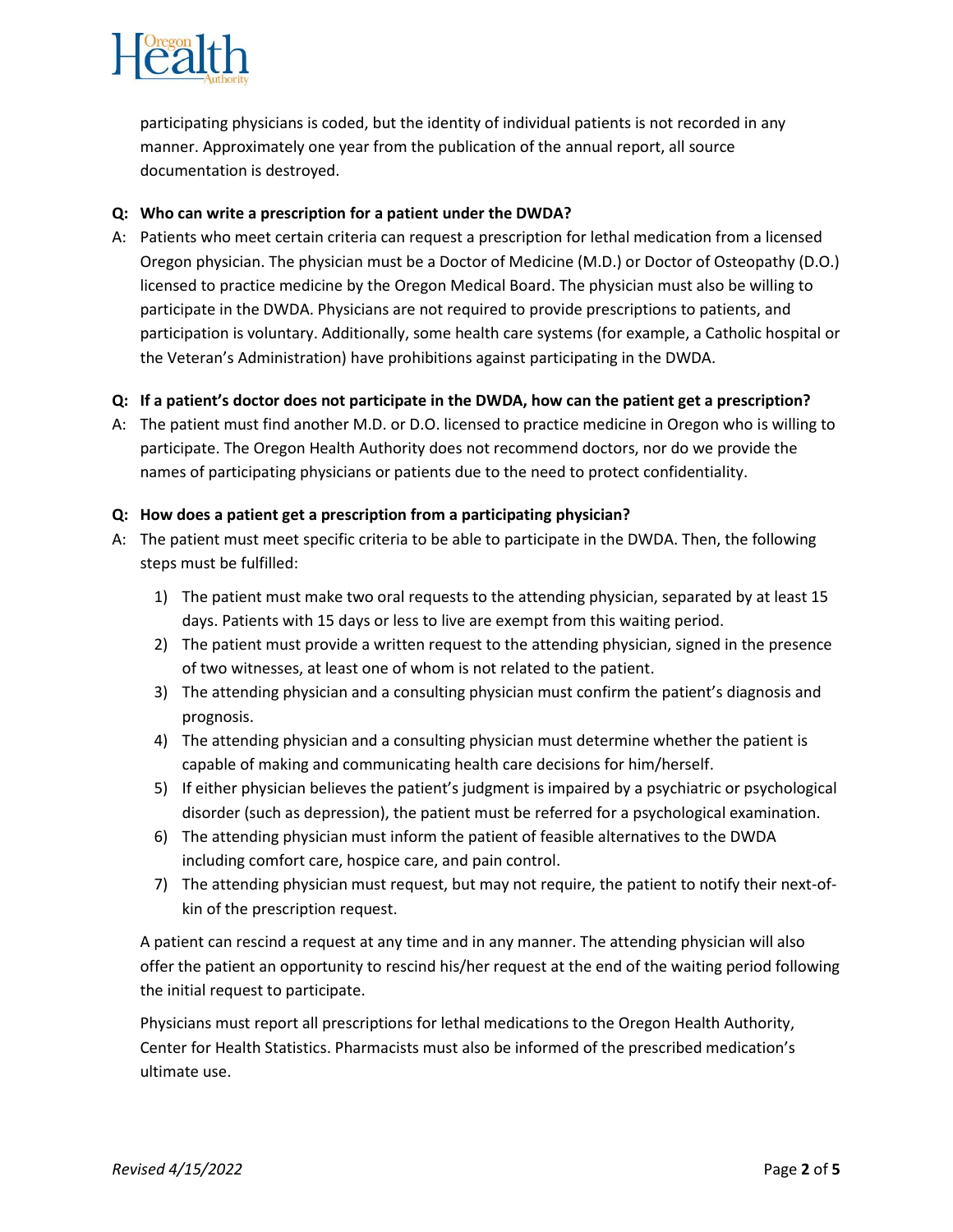

#### **Q: Are there any exemptions to the waiting periods in the DWDA?**

A: Starting January 1, 2020, patients are exempt from any waiting period that exceeds their life expectancy. Patients with less than 15 days to live are exempt from the 15-day waiting period between the first and second oral requests for medication. Patients with less than 48 hours to live are exempt from the 48-hour waiting period between the patient's written request and the writing of the DWDA prescription. The Attending Physician must file a medically confirmed certification of the imminence of the patient's death with the patient's medical record if any of the statutory waiting periods are not completed.

#### **Q: What kind of prescription will a patient receive?**

A: It is up to the physician to determine the prescription.

#### **Q: Who is responsible for oversight and regulation of the DWDA process?**

A: The law does not include any oversight or regulation that is distinct from what is done for other medical care. The DWDA assigned the Oregon Health Authority (OHA) the responsibility of keeping track of data on participation and issuing an annual report, but did not assign any specific regulatory responsibilities. OHA does not investigate whether patients met the DWDA criteria, nor how their diagnosis, prognosis, and treatment options were determined. OHA does not interpret the statute, other than the portion related to the reporting requirements. However, if any instances of noncompliance are found in the information received by OHA, it is reported to the Oregon Medical Board for further investigation.

# **Q: What will happen if a physician doesn't follow the prescribing or reporting requirements of the DWDA?**

A: The Oregon Health Authority will notify the Oregon Medical Board of any deviations noted in the information received. If a formal investigation is warranted by the Oregon Medical Board, physicians might be subject to disciplinary action.

#### **Q: Must a physician be present at the time the medications are taken?**

A: The law does not require the presence of a physician when a patient takes the lethal medication. A physician must be present if a patient wishes it, as long as the physician does not administer the medication him/herself.

All patients are encouraged to complete a Physician Orders for Life-Sustaining Treatment (POLST) form and register with the Oregon POLST registry (see: [http://www.orpolstregistry.org/\)](http://www.orpolstregistry.org/). A POLST form records your wishes for medical treatment in the event emergency medical services are called. It allows you to state that you do not wish to be resuscitated if you are found unresponsive, or if the lethal medication does not work as expected. POLST forms are available from your physician, who must sign and date your POLST before it can be used.

# **Q: Can a patient rescind a request to participate in the DWDA?**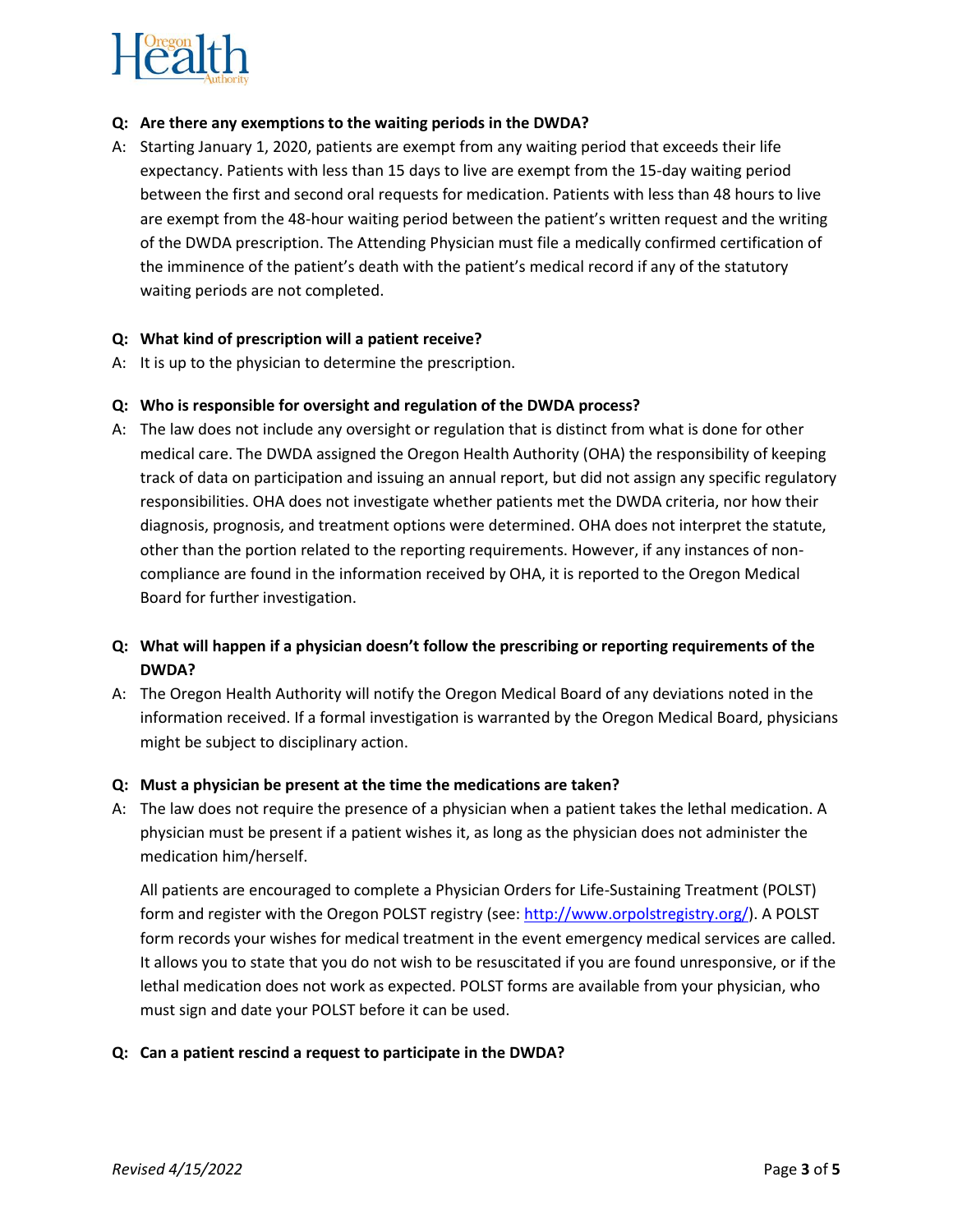

A: Yes, a patient can rescind a request at any time and in any manner. The attending physician will also offer the patient an opportunity to rescind his/her request at the end of the waiting period following the initial request to participate.

### **Q: How much does participation cost?**

A: We do not collect cost data. However, direct costs for participation in the DWDA might include office visits relating to the request, a psychological consult (if required), and the cost of the prescription.

#### **Q: Will insurance cover the cost of participation in the DWDA?**

- A: The DWDA does not specify who must pay for the services. Individual insurers determine whether the procedure is covered under their policies (just as they do with any other medical procedure). Oregon statute specifies that participation under the DWDA is not suicide, and should not affect insurance benefits by that definition.
- **Q: Can a patient's family members request participation in the DWDA on behalf of the patient (for example, in cases where the patient is comatose)?**
- A: No. The law requires that the patient ask to participate voluntarily on his or her own behalf.

#### **Q: Does the DWDA allow euthanasia?**

A: No. In euthanasia, a doctor typically *administers* a lethal dose of medication to the patient. In the DWDA, a physician *prescribes* a lethal dose of medication to a patient, but the patient – not the doctor – administers the medication. Euthanasia is illegal in every U.S. state, including Oregon.

#### **Q: What is the Oregon Health Authority's opinion of the DWDA?**

- A: Our position is a neutral one, and we offer no interpretation or opinion about the law. The DWDA was a citizen's initiative, enacted because a majority of voting Oregonians believed that persons afflicted with certain terminal illnesses should have the legal right to hasten their deaths. The role of the Oregon Health Authority is to collect data on participation in the DWDA and issue an annual report. These data are important to parties on both sides of the issue.
- **Q: What is listed as the cause of death on death certificates for patients who die under the Death with Dignity Act?**
- A: The Oregon Health Authority, Center for Health Statistics recommends that physicians record the underlying terminal disease as the cause of death and mark the manner of death "natural". This is intended to balance the confidentiality of patients and their families, while ensuring that we have complete information for statistical purposes.

A death certificate is a legal document that has two primary purposes: (1) to certify the occurrence of death for legal matters (e.g., settling the estate), and (2) to document causes of death for public health statistics. To ensure that we have accurate and complete data on patients who have ingested the medications, the Oregon Health Authority regularly matches the names of persons for whom a DWDA prescription is written with death certificates. The Attending Physician is then required to